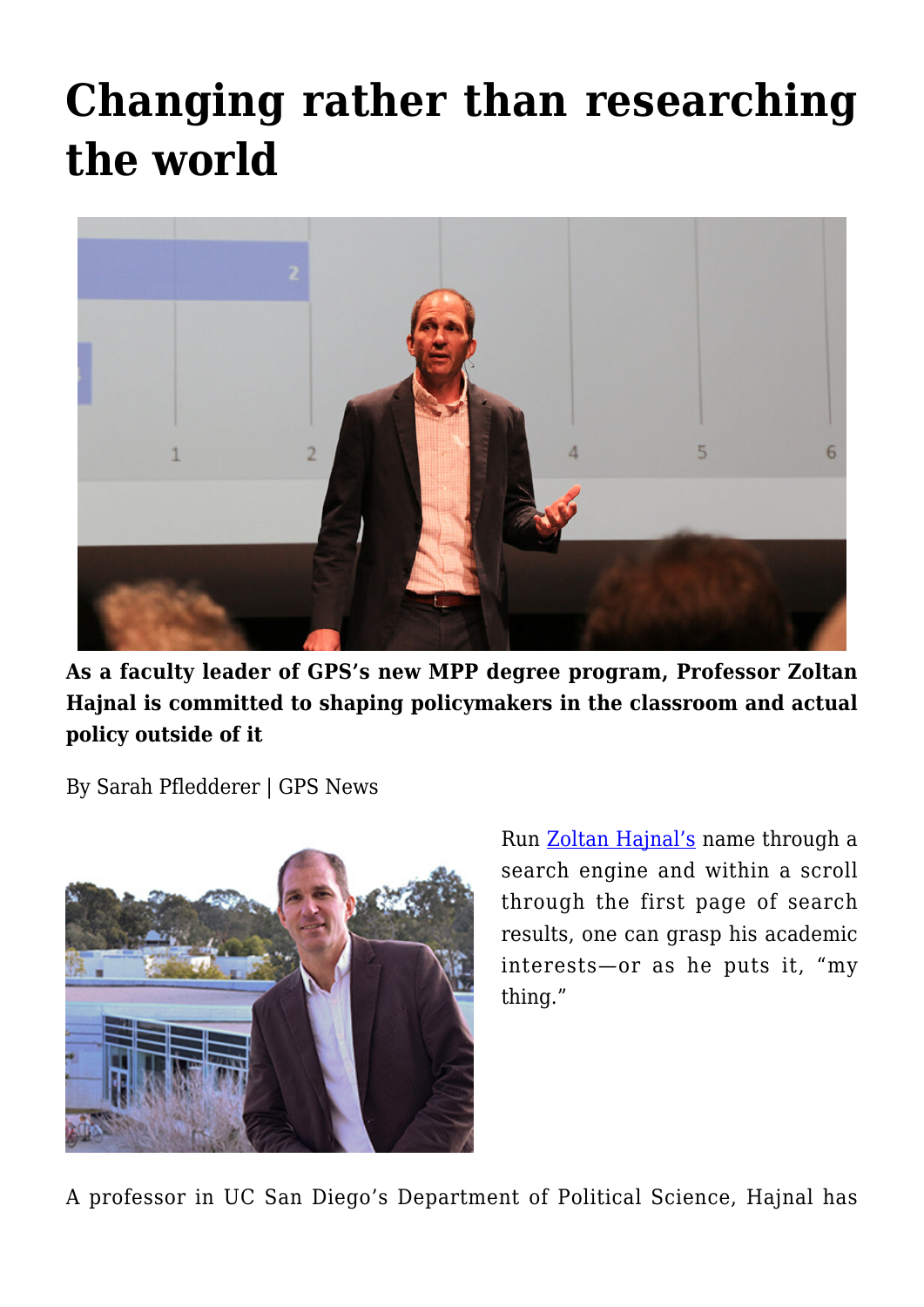committed his nearly 16 years at the university toward examining racial and ethnic politics, including publishing four books and multiple award-winning papers on the topic.

Now, also serving as an affiliate professor at the UC San Diego School of Global Policy and Strategy (GPS), he's no longer working toward observing these principles but improving policies surrounding them.

"As I advance my career, I actually would like to make a difference, change the world a little bit," Hajnal said. "Talking about policy, researching more on policy, being involved in a larger institution that cares very much about policy is very attractive."

Which is why he stepped up to serve as a faculty leader for GPS's [Master of Public](https://gps.ucsd.edu/academics/mpp.html) [Policy](https://gps.ucsd.edu/academics/mpp.html) (MPP) degree program.

Hajnal has been instrumental in designing the curriculum for the new two-year, full-time professional degree program, which welcomed its first cohort in fall 2016. He taught the MPP introductory course, Policy Decisions in the U.S., in fall quarter, and will teach the capstone course in spring 2018.

A main objective of the degree, Hajnal emphasized, is to instill in students how to think analytically about empirical policy problems and how to think analytically about how to influence policymakers.

"Those are two of the main lessons we want students to come away with," Hajnal said, "as well as for them to have the skills and foundation to be readily employed."

Aside from the intellectual challenge of shaping a degree program, Hajnal said, the opportunity to teach master's students for the first time has proved personally enlightening.

"GPS students are enjoyable in the sense that they care about the real world and are knowledgeable about the real world," he said. "They're very engaged."

Their perspectives, Hajnal added, lend comparative experiences to inform his own research.

Currently, he is honing in on election timing. Particularly, Hajnal is working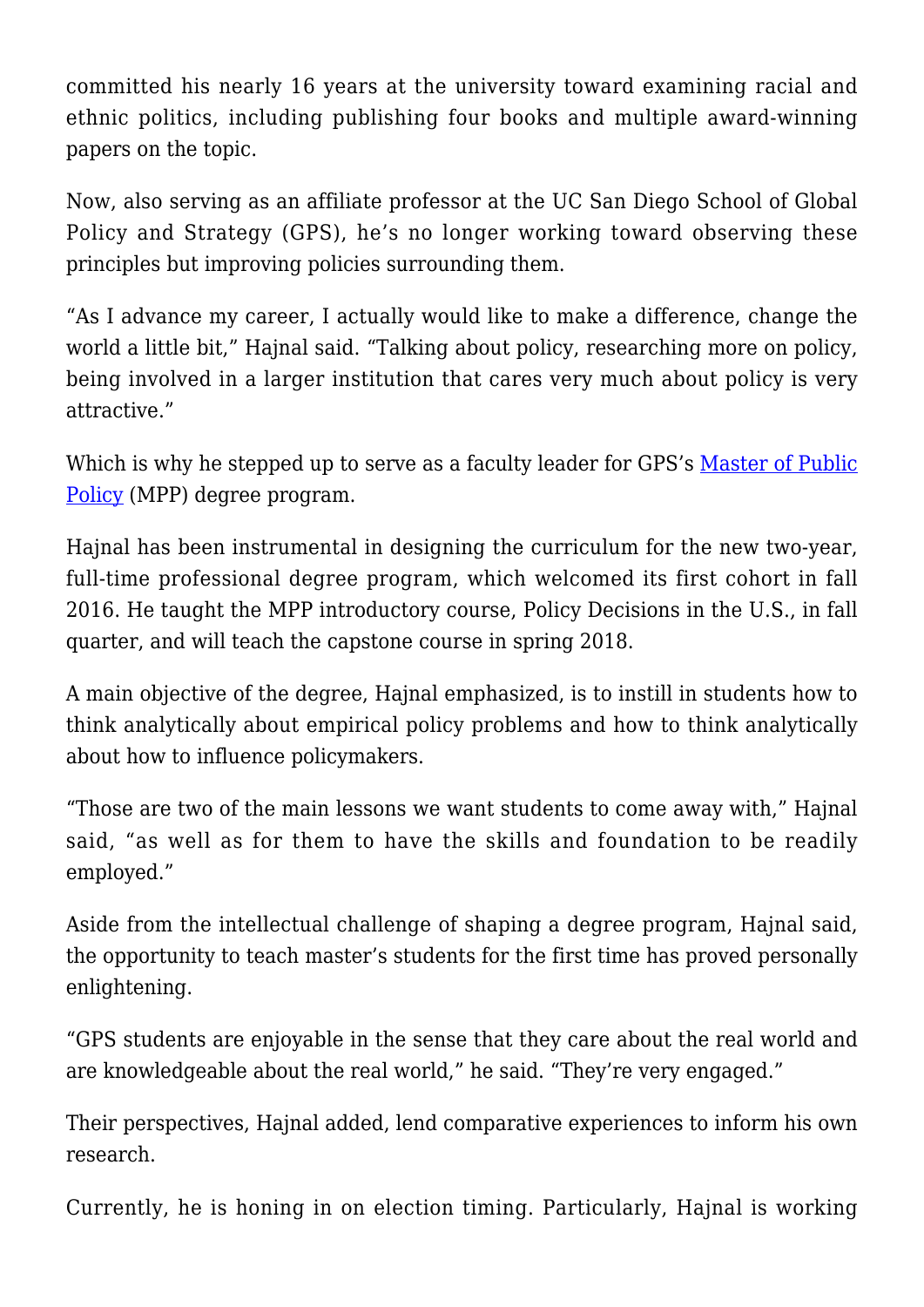toward addressing the pattern that cities that hold elections the same day as a presidential election have the highest voter turnout in comparison to cities that hold elections on a day not coinciding with a presidential election.



"The research I've done shows that has massive implications for who gets elected and which policies are passed," Hajnal explained. "The low turnout elections show that American democracy is being run by a small, select, white older population. In our grand scheme of policy areas we can move forward, this is one that has enormous support by the public. It's nonpartisan. It actually saves money and is very easy to do in most cases."

Another area that Hajnal is tackling with promise to push policy is voter ID laws, looking at the ways in which those laws impact racial and ethnic minority voter turnout. The stricter the voter ID laws, the larger the gap in white and nonwhite voter turnout, Hajnal said.

To that end, he is collaborating with the American Civil Liberties Union and the NAACP to pinpoint court cases demonstrating discrimination to have voter ID laws overturned—a prime example of how his research is moving tangible results versus producing theories, also a premise of the MPP.

"The substance of my research isn't changing," Hajnal underscored. "But I am shifting from just researching the world to also trying to change it."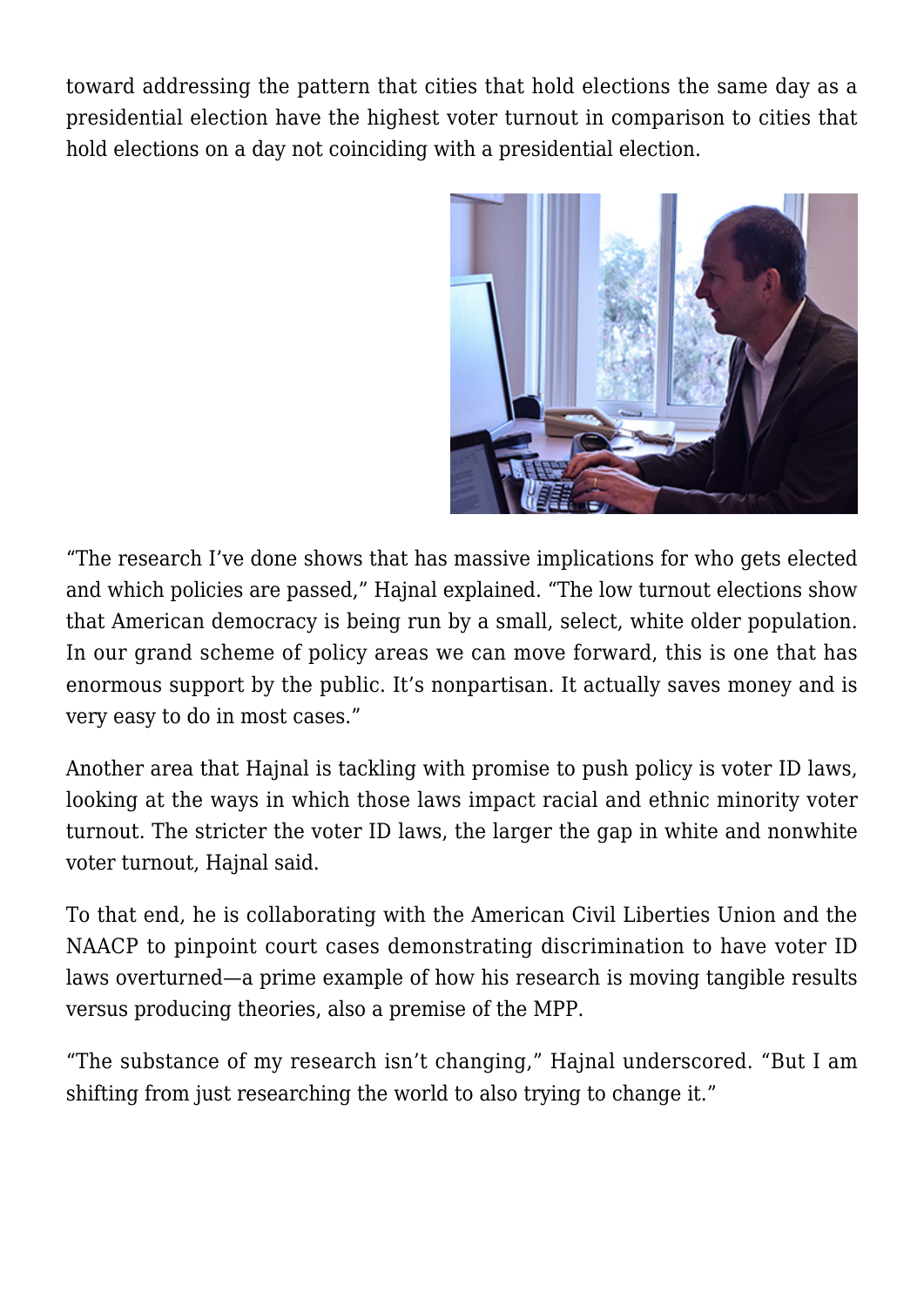## **3 questions with Professor Zoltan Hajnal**

#### **What are the real-world impacts of your research?**

All of the research I do seeks in different ways to expand the representation of the disadvantaged in American politics. I am proud my research helped Los Angeles and California move toward on-cycle local elections, which bring out a lot more voters, help more racial and ethnic minorities get into office, and lead to local government policies more in line with the preferences of the broader public.

#### **What skills or understanding do you hope students leave your class with?**

I hope they garner the analytical skills to be able to logically and comprehensively analyze any future policy problems they come across.

#### **What is your academic focus?**

I care above all about race, inequality and politics. I examine all kinds of different aspects of representation in American politics. Who is less well-represented? Why? And what can we do about it?



### **News**

['You can always go around the obstacles'](https://gpsnews.ucsd.edu/you-can-always-go-around-the-obstacles.html) [A culture of encouraging diverse research pursuits](https://gpsnews.ucsd.edu/a-culture-of-encouraging-diverse-research-pursuits.html)

[A message on the new school year](https://gpsnews.ucsd.edu/a-message-on-the-new-school-year.html)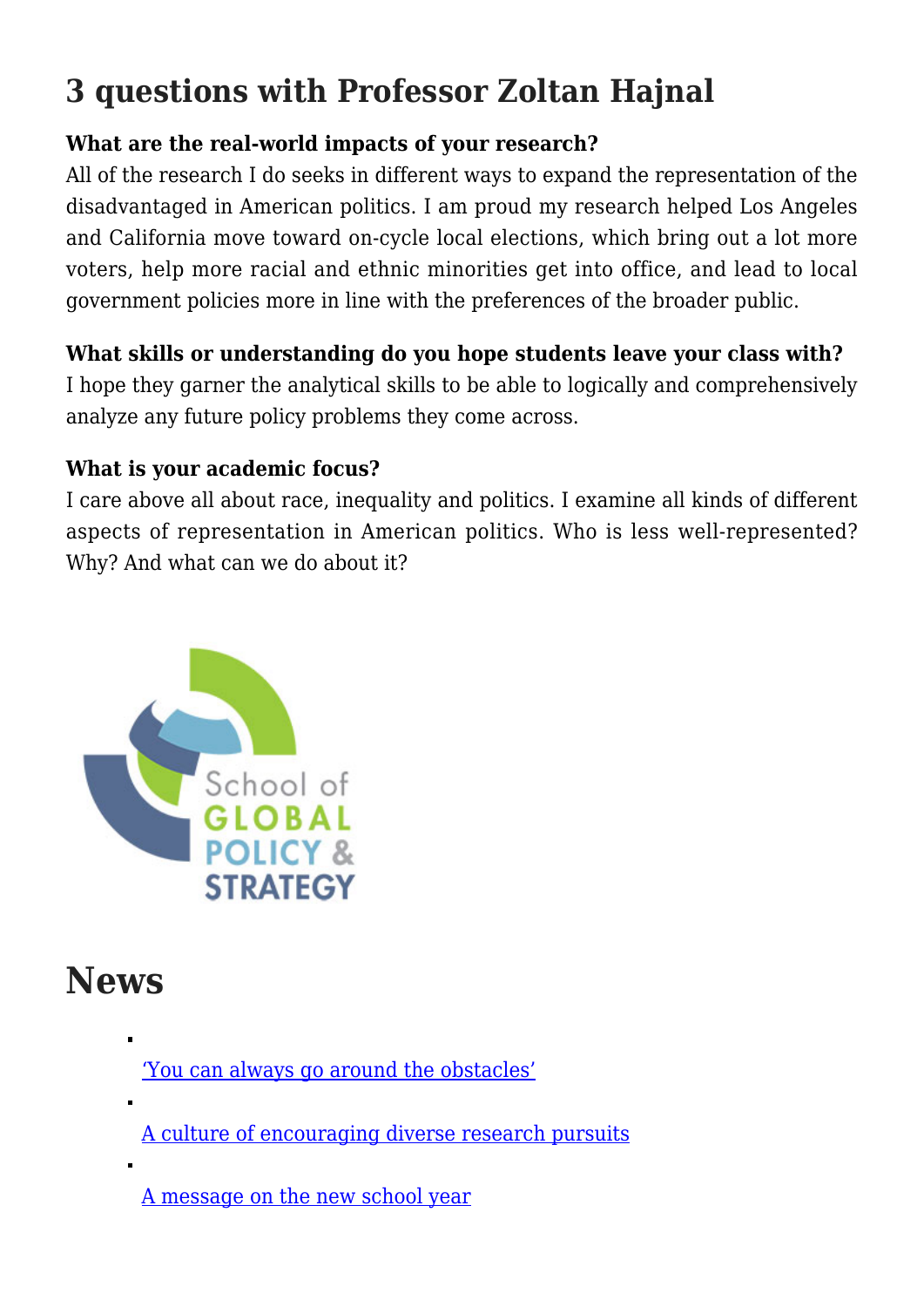[Three GPS professors named as Hellman Fellows](https://gpsnews.ucsd.edu/three-gps-professors-named-as-hellman-fellows.html)

[From Thailand to the local passport agency, a student explores new](https://gpsnews.ucsd.edu/from-thailand-to-the-local-passport-agency-a-student-explores-new-horizons.html) [horizons](https://gpsnews.ucsd.edu/from-thailand-to-the-local-passport-agency-a-student-explores-new-horizons.html)

[A focus on policymaking and social justice](https://gpsnews.ucsd.edu/a-focus-on-policymaking-and-social-justice.html)

[Democracy as a habit – in 10 minutes or less](https://gpsnews.ucsd.edu/democracy-as-a-habit-in-10-minutes-or-less.html)

[It's time for San Diego to talk trash](https://gpsnews.ucsd.edu/its-time-for-san-diego-to-talk-trash.html)

['A lot of experimentation'](https://gpsnews.ucsd.edu/a-lot-of-experimentation.html)

 $\blacksquare$ 

[Science Policy Fellows use research to help shape well-informed policy](https://gpsnews.ucsd.edu/science-policy-fellows-use-research-to-help-shape-well-informed-policy-options.html) [options](https://gpsnews.ucsd.edu/science-policy-fellows-use-research-to-help-shape-well-informed-policy-options.html)

[Ten things to know about our COVID-19 world](https://gpsnews.ucsd.edu/ten-things-to-know-about-our-covid-19-world.html)

[Class of 2020 shines brightly in the face of adversity](https://gpsnews.ucsd.edu/class-of-2020-shines-bright-in-the-face-of-adversity.html)

 $\blacksquare$ 

 $\blacksquare$ 

[Students honored for academic achievements, contributions to GPS](https://gpsnews.ucsd.edu/students-honored-for-academic-achievements-contributions-to-gps-community.html) [community](https://gpsnews.ucsd.edu/students-honored-for-academic-achievements-contributions-to-gps-community.html)

[Juneteenth and the GPS Community](https://gpsnews.ucsd.edu/juneteenth-and-the-gps-community.html)

[Statement on George Floyd, Breonna Taylor and Ahmaud Arbery](https://gpsnews.ucsd.edu/statement-on-george-floyd-breonna-taylor-and-ahmaud-arbery.html)

[A day in the life of a remote student](https://gpsnews.ucsd.edu/a-day-in-the-life-of-a-remote-student.html)

[Ulrike Schaede and the business reinvention of Japan](https://gpsnews.ucsd.edu/ulrike-schaede-and-the-business-reinvention-of-japan.html)

[Robertson Fellows show commitment to public service](https://gpsnews.ucsd.edu/robertson-fellows-show-commitment-to-public-service.html)

[Alumni-nominated spotlight: Jessica Keegan MAS '16 of the International](https://gpsnews.ucsd.edu/alumni-nominated-spotlight-jessica-keegan.html) [Republican Institute](https://gpsnews.ucsd.edu/alumni-nominated-spotlight-jessica-keegan.html)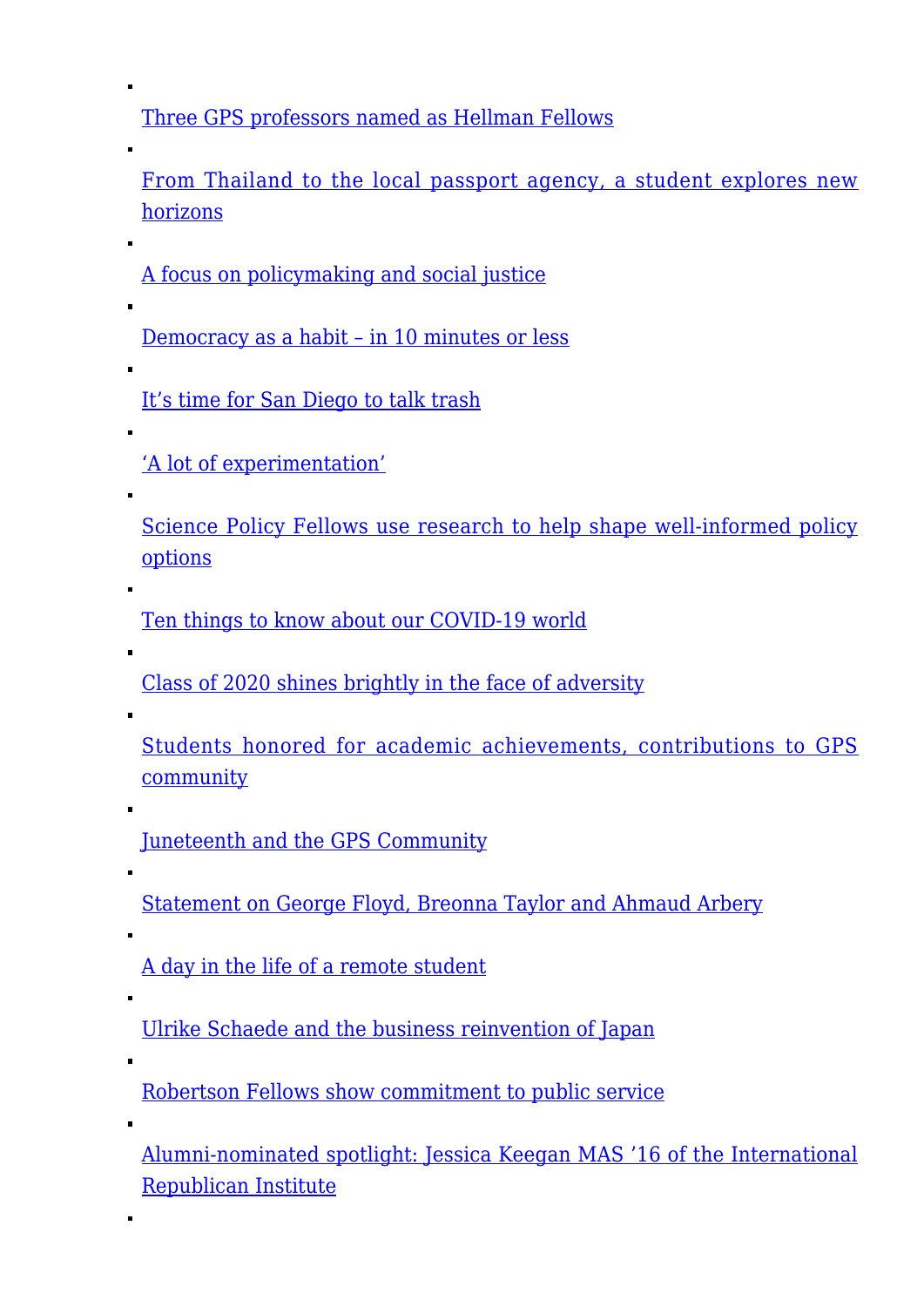[A rundown of binge-worthy shows and films](https://gpsnews.ucsd.edu/a-rundown-of-binge-worthy-shows-and-films.html)

[Global connections foster global solutions](https://gpsnews.ucsd.edu/global-connections-foster-global-solutions.html)

[Taking the reins at CGT](https://gpsnews.ucsd.edu/taking-the-reins-at-cgt.html)

[A message from Dean Cowhey on COVID-19](https://gpsnews.ucsd.edu/a-message-from-dean-cowhey-on-covid-19.html)

[A gift to enhance U.S.-China relations](https://gpsnews.ucsd.edu/a-gift-to-enhance-us-china-relations.html)

[Reflections of a harrowing journey through China's turbulent revolution](https://gpsnews.ucsd.edu/reflections-of-a-harrowing-journey-through-chinas-turbulent-revolution.html)

[A day in the life of a teaching assistant](https://gpsnews.ucsd.edu/a-day-in-the-life-of-a-teaching-assistant.html)

[Ensuring diversity and inclusion](https://gpsnews.ucsd.edu/ensuring-diversity-and-inclusion.html)

[Deploying mangroves to fight climate change](https://gpsnews.ucsd.edu/deploying-mangroves-to-fight-climate-change.html)

[Alumni-nominated spotlight: Alisha Tomita-Yu '16 of Oracle](https://gpsnews.ucsd.edu/alumni-nominated-spotlight-alisha-tomita-yu.html)

[Student group puts focus on China](https://gpsnews.ucsd.edu/student-group-puts-focus-on-china.html)

[Decoding the Hong Kong protests – and more](https://gpsnews.ucsd.edu/decoding-the-hong-kong-protests-and-more.html)

[Is the MPP the right degree for me?](https://gpsnews.ucsd.edu/is-the-mpp-the-right-degree-for-me.html)

[Through knowledge we gain understanding](https://gpsnews.ucsd.edu/through-knowledge-we-gain-understanding.html)

[Mapping a cleaner San Diego](https://gpsnews.ucsd.edu/mapping-a-cleaner-san-diego.html)

[A day in the life of a NCAA Woman of the Year Honoree](https://gpsnews.ucsd.edu/a-day-in-the-life-of-a-ncaa-woman-of-the-year-honoree.html)

[Nirupama Rao defines the future of Indo-Pacific relations](https://gpsnews.ucsd.edu/nirupama-rao-defines-the-future-of-indo-pacific-relations.html)

[Winter reading for the bibliophile](https://gpsnews.ucsd.edu/winter-reading-for-the-bibliophile.html)

[Alumni-nominated spotlight: Booz Allen Hamilton consultant Maura](https://gpsnews.ucsd.edu/alumni-nominated-spotlight-maura-deignan.html)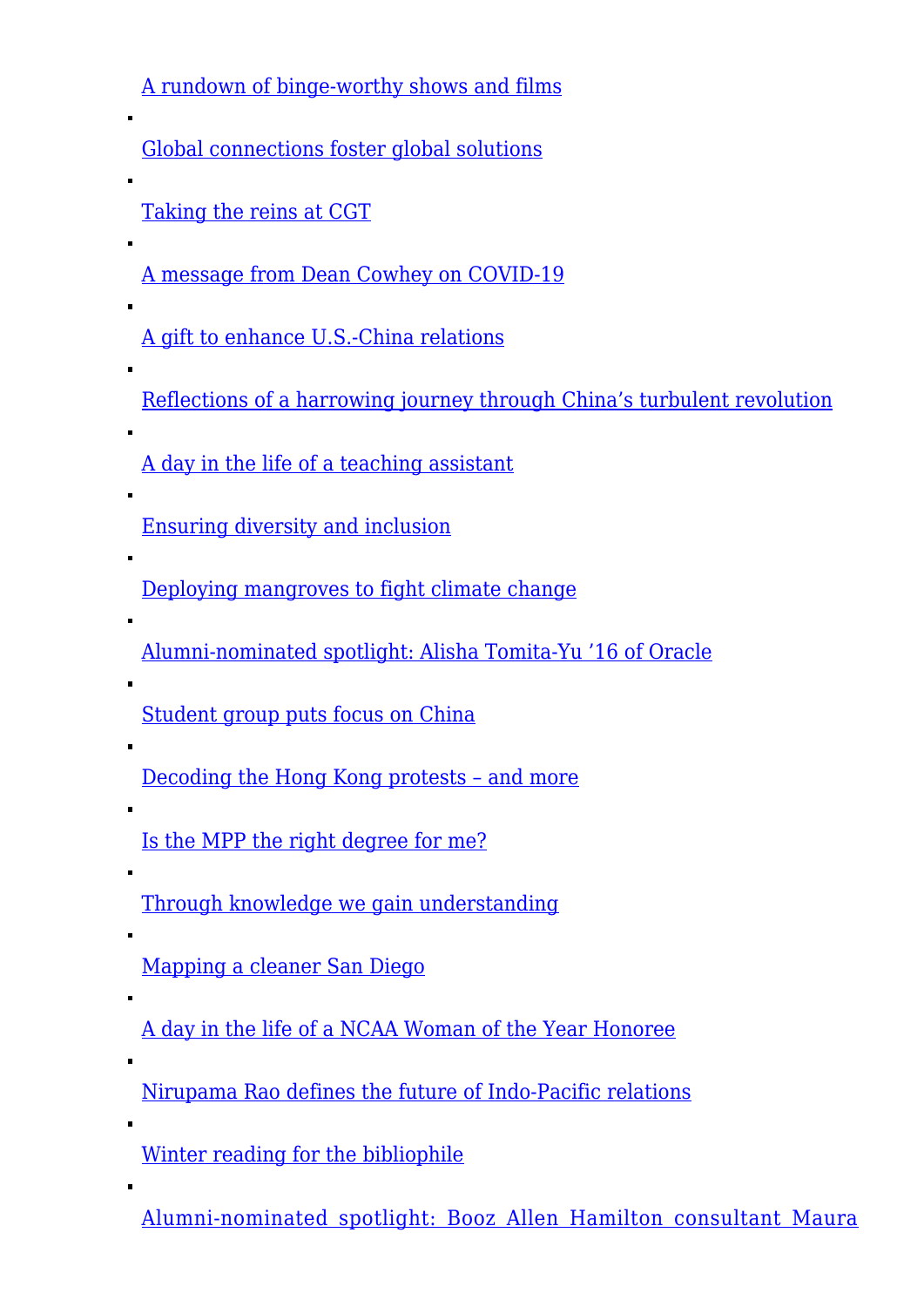[Deignan](https://gpsnews.ucsd.edu/alumni-nominated-spotlight-maura-deignan.html)

[Leading from the front](https://gpsnews.ucsd.edu/leading-from-the-front.html)

[Center for U.S.-Mexican Studies expands research on drug war and](https://gpsnews.ucsd.edu/center-for-us-mexican-studies-expands-research-on-drug-and-migrant-crisis.html) [migrant crisis](https://gpsnews.ucsd.edu/center-for-us-mexican-studies-expands-research-on-drug-and-migrant-crisis.html)

[A marriage of policy and advocacy](https://gpsnews.ucsd.edu/a-marriage-of-policy-and-advocacy.html)

[Decarbonizing the grid](https://gpsnews.ucsd.edu/decarbonizing-the-grid.html)

[Sylff Fellows translate vision into reality](https://gpsnews.ucsd.edu/sylff-fellows-translate-vision-into-reality.html)

[Stanford study finds poor air quality responsible for one in five infant](https://gpsnews.ucsd.edu/stanford-study-finds-poor-air-quality-responsible-for-one-in-five-infant-deaths-in-sub-saharan-africa.html) [deaths in sub‑Saharan Africa](https://gpsnews.ucsd.edu/stanford-study-finds-poor-air-quality-responsible-for-one-in-five-infant-deaths-in-sub-saharan-africa.html)

[Office hours: Associate Professor Jennifer Burney](https://gpsnews.ucsd.edu/office-hours-assistant-professor-jennifer-burney.html)

[Class of 2018 graduates embody global citizenry and leadership](https://gpsnews.ucsd.edu/class-of-2018-graduates-embody-global-citizenry-leadership.html)

[Science Policy Fellows program nurtures effective interdisciplinary](https://gpsnews.ucsd.edu/science-policy-fellows-program-nurtures-effective-scholars.html) [scholars](https://gpsnews.ucsd.edu/science-policy-fellows-program-nurtures-effective-scholars.html)

[Building cross-border relationships](https://gpsnews.ucsd.edu/building-cross-border-relationships.html)

[Geoengineering a greener future](https://gpsnews.ucsd.edu/geoengineering-greener-future.html)

[Sponsored Student Spotlight: Adnan Saygili](https://gpsnews.ucsd.edu/sponsored-student-spotlight-adnan-saygili.html)

[Celebrating academic excellence](https://gpsnews.ucsd.edu/celebrating-academic-excellence.html)

[Painting the picture of an MPP student's day](https://gpsnews.ucsd.edu/painting-the-picture-of-mpp-student.html)

[Gregory Lee looks at the future of digital health and technology](https://gpsnews.ucsd.edu/gregory-lee-looks-at-the-future-of-digital-health-technology.html)

[A sustainable seafood hero](https://gpsnews.ucsd.edu/sustainable-seafood-hero.html)

 $\blacksquare$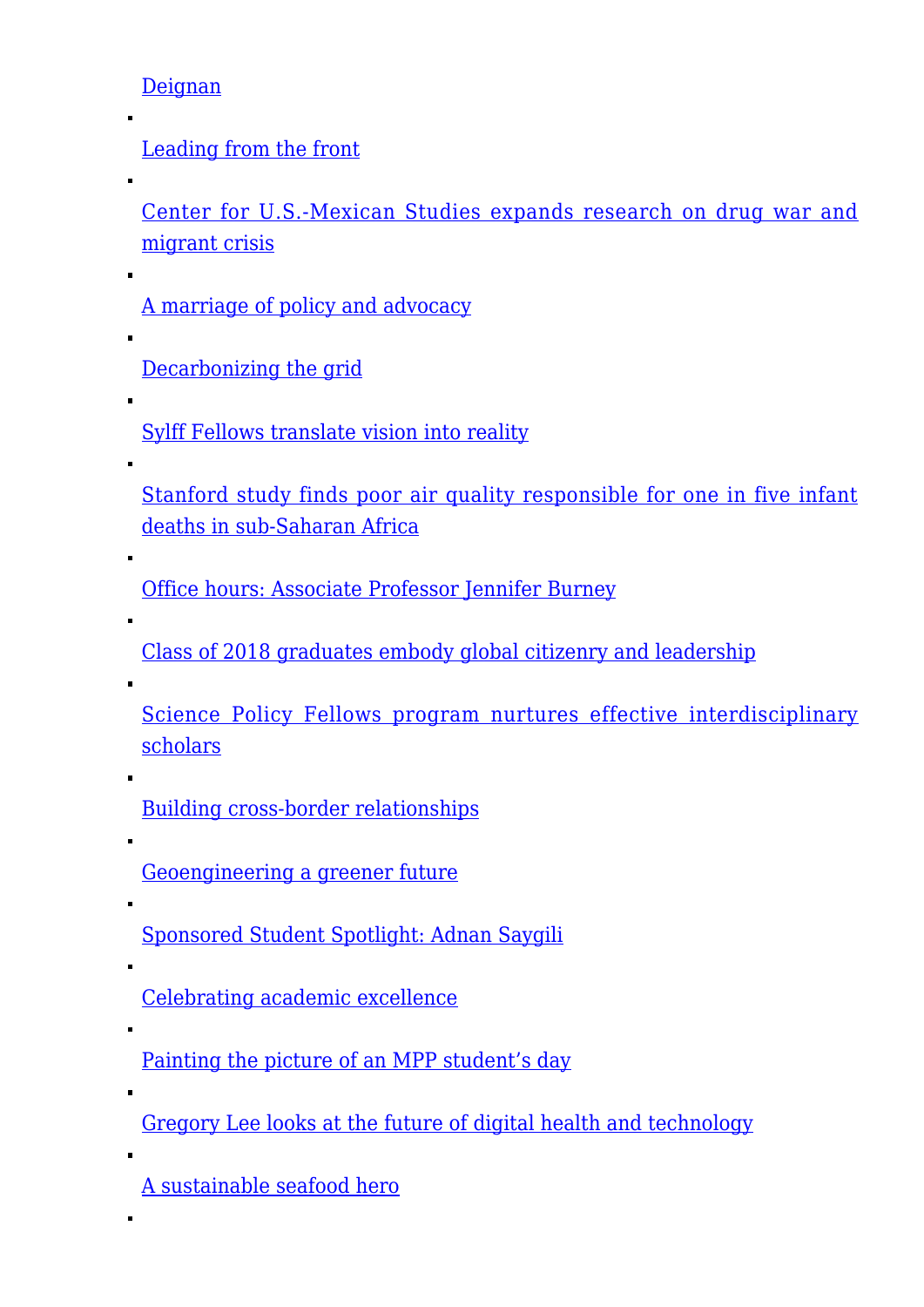[Pass the pen: Alumnae nominated spotlight](https://gpsnews.ucsd.edu/pass-the-pen-alumnae-nominated-spotlight.html)

| <u>Campus recognizes alumni as leaders and changemakers</u>                   |
|-------------------------------------------------------------------------------|
| Innovation in mobile technology                                               |
| <u>Ian Johnson chronicles the rise of religion in China</u>                   |
| <u>Writing the book on China's economic policy</u>                            |
| <u>Broadening horizons through international experience at BCG</u>            |
| П<br>Office hours: Professor Gordon McCord                                    |
| <u>New evening option for working professionals</u>                           |
| П<br>China's infrastructure investment as a development strategy              |
| П<br><u>Rethinking the war on drugs in Mexico</u>                             |
| <b>Creating theoretical frameworks</b>                                        |
| <u>Nurturing future leaders at TechPolis</u>                                  |
| The future is female                                                          |
| п<br><u>Jamal Russell Black on Veridian Analytics' entrepreneurial spirit</u> |
| Love is in the air                                                            |
| A day in the life of an MCEPA student                                         |
| <b>Health and human capital</b>                                               |
| П<br><u>Eduardo Porter finds journalistic inspiration at GPS</u>              |
| п                                                                             |

[Technology assessment at the nexus of STEM and policy](https://gpsnews.ucsd.edu/technology-assessment-at-the-nexus-of-stem-and-policy.html)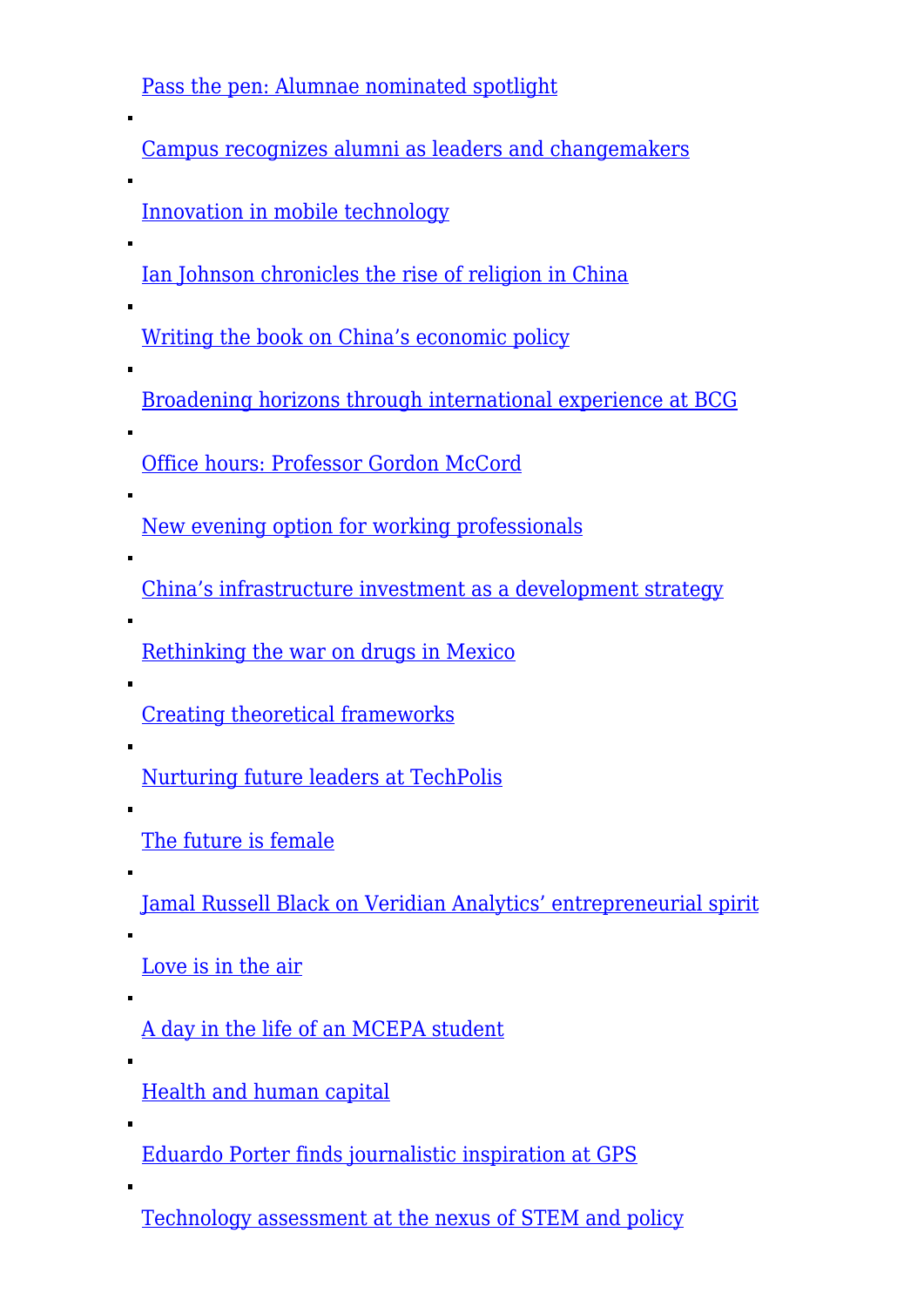[IGCC receives coveted UC research grant](https://gpsnews.ucsd.edu/igcc-receives-coveted-uc-research-grant.html)

- [Battery storage at the center of energy policy](https://gpsnews.ucsd.edu/battery-storage-at-the-center-of-energy-policy.html)
- [Researching how humans and the environment interact](https://gpsnews.ucsd.edu/researching-how-humans-and-the-environment-interact.html)
- [Office hours: Professor Ulrike Schaede](https://gpsnews.ucsd.edu/office-hours-professor-ulrike-schaede.html)
- [Fighting wildfires with web based imagery](https://gpsnews.ucsd.edu/fighting-wildfires-with-web-based-imagery.html)
- [United we dream](https://gpsnews.ucsd.edu/united-we-dream.html)

 $\blacksquare$ 

- [Our 2017-2018 Boren Fellows](https://gpsnews.ucsd.edu/our-2017-2018-boren-fellows.html)
- [Applying game theory to study behaviors](https://gpsnews.ucsd.edu/applying-game-theory-to-study-behaviors.html)
- [Students craft views on climate change at COP23](https://gpsnews.ucsd.edu/students-craft-views-on-climate-change-at-cop23.html)
- [Molding future technical experts](https://gpsnews.ucsd.edu/molding-future-technical-experts.html)
- [Why GPS: A niche in life](https://gpsnews.ucsd.edu/why-gps-a-niche-in-life.html)
- [The art of entrepreneurship](https://gpsnews.ucsd.edu/the-art-of-entrepreneurship.html)
- [Solar energy and pursuing the policy dream](https://gpsnews.ucsd.edu/solar-energy-and-pursuing-the-policy-dream.html)
- [Social entrepreneur and first time author Ken Davenport '90 of "The Two](https://gpsnews.ucsd.edu/social-entrepreneur-and-first-time-author-ken-davenport-90-of-the-two-gates.html) [Gates"](https://gpsnews.ucsd.edu/social-entrepreneur-and-first-time-author-ken-davenport-90-of-the-two-gates.html)
- [Why GPS: Discovering a passion for all things math](https://gpsnews.ucsd.edu/why-gps-discovering-a-passion-for-all-things-math.html)
- [Our 2017-18 Dean's Fellows](https://gpsnews.ucsd.edu/our-2017-18-deans-fellows.html)
- [A Living, Learning Laboratory](https://gpsnews.ucsd.edu/a-living-learning-laboratory.html)
- [A 'Prep Program' for success, before day one](https://gpsnews.ucsd.edu/a-prep-program-for-success-before-day-one.html)